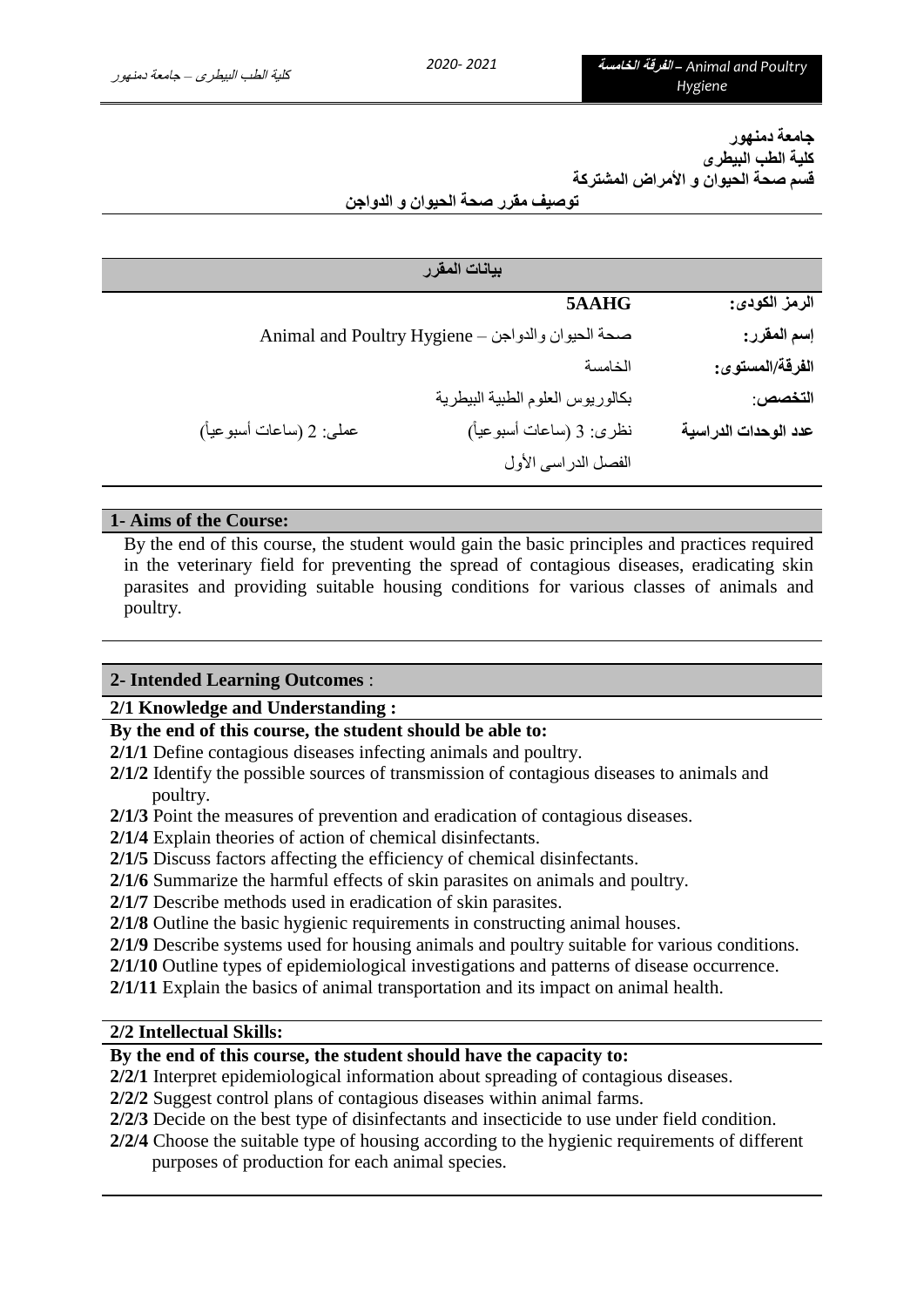### **2/3 Professional and Practical Skills :**

## **By the end of this course, the student should attain the capacity to:**

- **2/3/1** Apply the suitable disinfection procedures to control contagious diseases inside animal houses**.**
- **2/3/2** Apply the suitable insecticides to control ectoparasites affecting different animal species.
- **2/3/3** Identify biosecurity measures applied in different animal farms.
- **2/3/4** Estimate the efficiency of the chemical disinfectants under field condition.

#### **2/4 General and Transferable Skills:**

**By the end of this course, the student should be able to:**

**2/4/1** Organize and control tasks and resources.

**2/4/2** Communicate effectively with others.

**2/4/3** Work in multidisciplinary team.

**2/4/4** Use computer programs to make presentations

**2/4/5** Browse the internet skillfully to update knowledge.

| <b>3-Course Content:</b>                                |                |                 |                          |                                 |  |
|---------------------------------------------------------|----------------|-----------------|--------------------------|---------------------------------|--|
| <b>The first Semester</b>                               |                |                 |                          |                                 |  |
| <b>Topic</b>                                            | <b>Hours</b>   | <b>Lectures</b> | <b>Practical</b>         | <b>ILOS</b>                     |  |
| - Body portal of entry for pathogens to<br>animal body. | $\overline{2}$ | $\overline{2}$  |                          | $2/1/1$ , $2/1/2$ ,             |  |
| - Measures of combating of contagious<br>diseases       | $\overline{4}$ | $\overline{4}$  |                          | $2/1/3$ ,<br>2/2/1,<br>2/2/2    |  |
| - Disinfection                                          | $\overline{4}$ | $\overline{4}$  |                          | $2/1/5$ ,<br>$2/1/4$ ,<br>2/2/3 |  |
| - Quarantine.                                           | $\mathbf{1}$   | $\mathbf{1}$    | $\overline{\phantom{a}}$ | $2/1/3$ ,                       |  |
| - Disposal of carcasses.                                | 1              | 1               |                          | $2/1/3$ ,                       |  |
| - The effect of ectoparasites on animal health          | 1              |                 |                          | 2/1/6                           |  |
| - Eradication of ticks                                  | $\overline{2}$ | $\overline{2}$  |                          | 2/1/7                           |  |
| - The dipping of sheep and goats                        | $\mathbf{1}$   | 1               | $\overline{\phantom{a}}$ | 2/1/7                           |  |
| - The dipping of equipments                             |                | $\mathbf{1}$    |                          | 2/1/7                           |  |
| - Eradication of mites                                  | 1              | 1               | $\overline{\phantom{0}}$ | 2/1/7                           |  |
| - Construction of animal houses                         | $\overline{2}$ | $\overline{2}$  |                          | $2/1/8$ , $2/1/9$               |  |
| - The drainage of the excreta from animal<br>houses     | $\overline{2}$ | $\overline{2}$  |                          | $2/1/8$ , $2/1/9$               |  |
| - Ventilation                                           | $\mathbf{1}$   | $\mathbf{1}$    |                          | $2/1/8$ , $2/1/9$               |  |
| - Horse stable                                          | $\overline{2}$ | $\overline{2}$  |                          | $2/1/8$ , $2/1/9$ ,<br>2/2/4    |  |
| - Cow house system                                      | $\overline{2}$ | $\overline{2}$  |                          | $2/1/8$ , $2/1/9$ ,<br>2/2/4    |  |
| - Milk house system, Housing cows in yards              | $\overline{2}$ | $\overline{2}$  |                          | $2/1/8$ , $2/1/9$ ,<br>2/2/4    |  |
| - Housing of bulls, calves and beef cattle              | $\overline{2}$ | $\overline{2}$  |                          | $2/1/8$ , $2/1/9$ ,<br>2/2/4    |  |
| - Housing of sheep                                      | $\overline{2}$ | $\overline{2}$  |                          | $2/1/8$ , $2/1/9$ ,<br>2/2/4    |  |
| - Microclimates of poultry house                        | $\overline{2}$ | $\overline{2}$  |                          | $2/1/8$ , $2/1/9$               |  |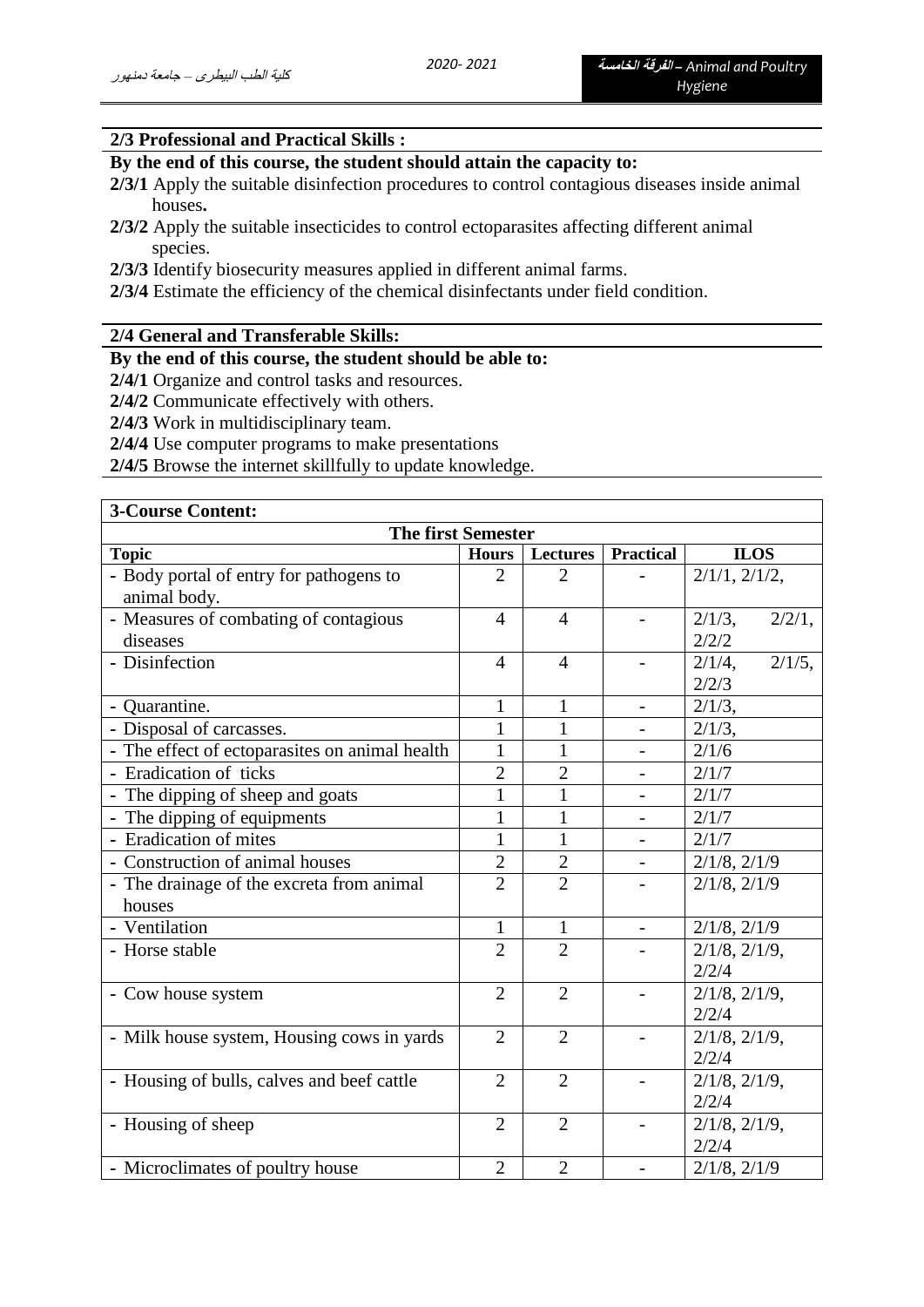| - Systems of poultry housing               | 2                     | 2                     |                | $2/1/8$ , $2/1/9$ , |
|--------------------------------------------|-----------------------|-----------------------|----------------|---------------------|
|                                            |                       |                       |                | 2/2/4               |
| - Definition and uses of epidemiology.     | $\mathcal{D}_{\cdot}$ | $\mathcal{D}_{\cdot}$ |                | 2/1/10              |
| - Types of epidemiological investigation.  |                       |                       |                | 2/1/10              |
| - The sources of infection                 |                       |                       |                | 2/1/10              |
| - Transmission and maintenance of diseases |                       |                       |                | 2/1/10              |
| - Patterns of disease occurrence           |                       |                       |                | 2/1/10              |
| - Hygiene of animal transportation         | 2                     | $\mathfrak{D}$        |                | 2/1/11              |
| - Biosecurity inside animal farms          | 16                    |                       | 16             | 2/3/3               |
| - Testing of a disinfectant.               | 2                     |                       | $\overline{2}$ | 2/3/4               |
| - Inorganic disinfectants.                 | 4                     |                       | 4              | 2/3/1               |
| - Organic disinfectants.                   | 4                     |                       | 4              | 2/3/1               |
| - Insecticides.                            | 4                     |                       | 4              | 2/3/2               |
| - Student activities                       |                       |                       |                |                     |
| - Writing short essays on insecticides and |                       |                       |                |                     |
| disinfectants.                             |                       |                       |                |                     |
| - Prepare pp presentations                 |                       |                       |                |                     |
| - Seminars on presentations.               |                       |                       |                |                     |
| - Prepare models for various animal houses |                       |                       |                |                     |
|                                            | 75                    | 45                    | 30             |                     |

# **4- Methods of Teaching and Learning**

- 1- Lectures Using Data Show and Video Films.
- 2- Practical lesson: Identify the samples of insecticides and disinfectants commonly used in veterinary field in addition to display movies showing the procedures of disinfection and eradication of ectoparasites and biosecurity measures.
- 3- Seminars: on the topics of the course
- 4- Essay prepared from Library and Internet. Student assignment and discussion in presence of other students in the same specialty.
- 5- Presentation prepared and presented by the student in presence of other students in the same specialty.

# **5- Methods of Teaching and Learning for Students With limited capabilities**:

- 1. Organize limited number students' class for these students.
- 2. Activate the role played by the scientific guide to discover the problems of these students then try to solve them.
- 3. Using various modes of learning strategies.
- 4. Students should participate in collecting the course material.

| <b>6- Student Assessment</b> |                                                           |               |                    |                     |           |
|------------------------------|-----------------------------------------------------------|---------------|--------------------|---------------------|-----------|
| 6/1. Methods                 | <b>Measured ILO's</b>                                     |               |                    |                     |           |
|                              | <b>Intellectual</b><br><b>Professional</b><br>Knowledge & |               | <b>General and</b> |                     |           |
|                              | Understanding                                             | <b>Skills</b> | and Practical      | <b>Transferable</b> |           |
|                              |                                                           |               | <b>Skills</b>      | <b>Skills</b>       |           |
| <b>Students</b>              |                                                           |               |                    | $2/4/1$ ,           | $2/4/2$ , |
| activities                   |                                                           |               |                    | $2/4/3$ ,           | $2/4/4$ , |
|                              |                                                           |               |                    | 2/4/5               |           |
| Written                      | $2/1/1$ , $2/1/2$ , $2/1/3$ ,                             |               |                    |                     |           |
| <b>Exams</b>                 | $2/1/4$ , $2/1/5$ , $2/1/6$ ,                             |               |                    |                     |           |